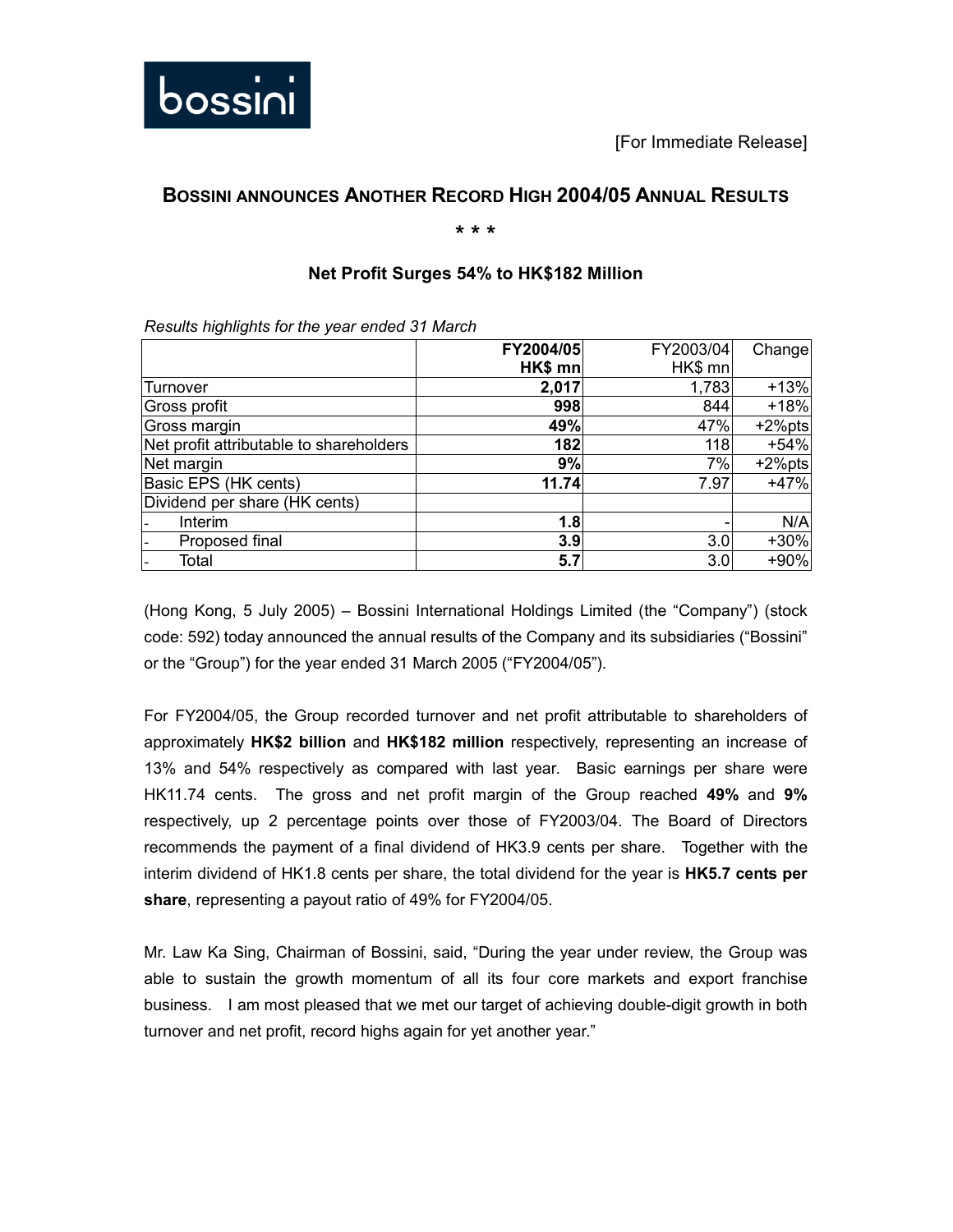Ms Kathy Chan, Executive Director and Director of Finance of Bossini, said, "The encouraging growth in FY2004/05 was a direct result of our on-going optimization and branding strategy designed to lift operating efficiency and overall profitability. The overall same store sales for our retail business grew by 11% collectively in the four core markets, while the overall sales for our franchise business increased by 14%. We were also able to further widen our profit margins during the year under review, and grow the return on equity (ROE) by 3 percentage points to 36%."

## **Organic and Overseas Distribution Expansion**

The Group's global operating platform and distribution network of 827 outlets covering about 20 countries serve its two main business streams, namely directly managed outlet and franchise outlet. As at 31 March 2005, the Group ran **409** directly managed retail outlets (FY2003/04: 314), an increase of 95 outlets in its four core markets including Hong Kong, Mainland China, Taiwan and Singapore. The number of franchised outlets increased by 54 to **418** worldwide (FY2003/04: 364), including 203 outlets in Mainland China and 215 outlets in overseas covering about 16 countries. There included an addition of 46 new outlets mainly in the Middle East and Thailand during the year. The Group expanded its distribution network with exceptional efficiency, reducing its total operating expenses to 39% (FY2003/04: 40%) of its revenue, and an inventory turnover at the respectable level of 39 days (FY2003/04: 37 days).

Hong Kong retail and export franchise sales accounted for 52% of the Group's turnover for the year under review, reaching approximately HK\$1 billion, up 24% over last year. Operating profit was HK\$152 million and operating margin was 15%. The Hong Kong retail sales increased by 18% to HK\$803 million while export franchise sales grew by an impressive 47% to HK\$218 million.

Mainland China was the second largest contributor to the Group's turnover and profit for the year, with total sales fell slightly due to network restructuring to HK\$443 million. The operating profit more than doubled prior year's level of HK\$16 million to HK\$33 million and operating margin improved to 7% (FY2003/04: 3%). Turnover for Taiwan and Singapore amounted to HK\$348 million and HK\$191 million respectively. Operating profit for Taiwan improved by 6% to HK\$18 million at an operating margin of 5% (FY2003/04: 5%). Operating profit for Singapore improved by 35% to HK\$23 million with an operating margin of 12% (FY2003/04: 10%).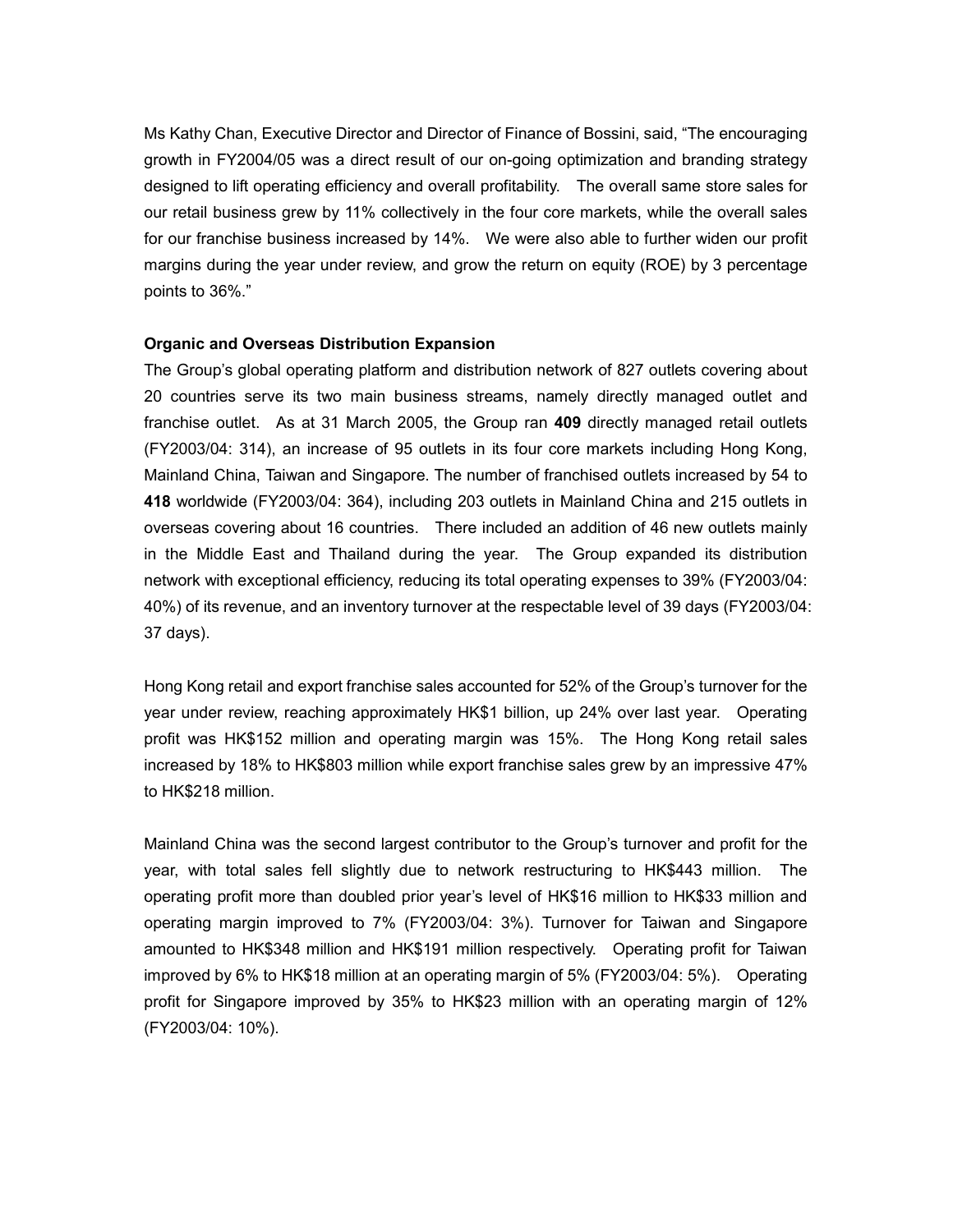To take advantage of the favorable economic sentiment in the region particularly in Hong Kong and Mainland China, the Group expanded the total retail floor space to 542,700 sq. ft., 12% more than that in FY2003/04. The average net retail sales per sq. ft. recorded double-digit growth of 18% to HK\$3,300 (FY2003/04: HK\$2,800), with Singapore turning in the most robust performance of a 22% increase.

#### **Outlook: Commitment to Sustainable Growth**

Ms. Kathy Chan said, "We believe our proven and impressive profitability over the past two years, and the recent explosive growth in the Group's export franchise business are strong indicators of the Group's growth potential. Boasting promising growth potential plus plans to steadily expand our global distributive network, especially in Mainland China, where we already have established presence in over 100 cities, we look forward to enhancing our profitability in the near future."

For Hong Kong, the Group foresees an upward trend in the Hong Kong retail sector as the economy improves and tourists, attracted by the opening of Disneyland, inject more money into the economy. Three to five new stores will be opened in FY2005/06 in Hong Kong.

The overseas export franchise market not only has high growth potential, but also gives the Group the platform to diversify its business portfolio. The Group's goal is to expand its export franchise sales growth by 30% over the coming year to follow the almost 50% growth achieved in FY2004/05. In addition to encouraging our business partners to further expand the export franchise business in existing markets especially the Middle East and Thailand, the Group will also start its franchise business in Nepal in FY2005/06, and explore market potential in India, Korea and Japan.

As for Mainland China, it is expected to be one of the Group's future growth engines and to emerge as its number one turnover- and profit-contributor in the medium term. A more aggressive network expansion plan will be implemented in FY2005/06, adding more than 150 outlets with a fair combination of directly managed and franchise outlets. To thrive in the keen competition now and in the years ahead, Bossini is committed to proactively offering more training to and collaborating with its export franchise partners, helping them pursue cautious expansion and maintain effective cost control.

To foster growth in Taiwan market, franchise operation will be introduced. An addition of more than 20 directly managed and/or franchise outlets is planned.